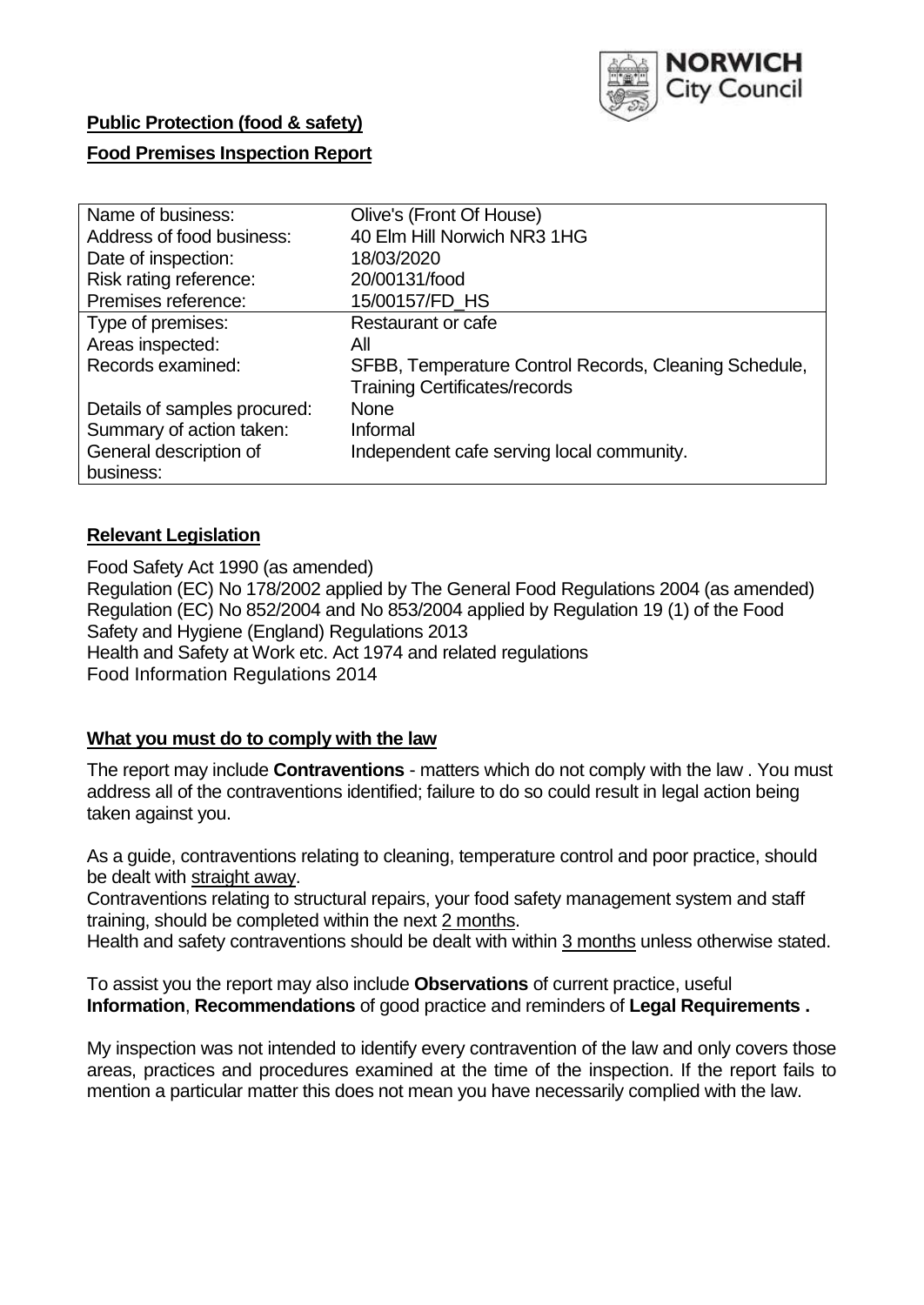## **FOOD SAFETY**

## **How we calculate your Food Hygiene Rating:**

The food safety section has been divided into the three areas which you are scored against for the hygiene rating: 1. food hygiene and safety procedures, 2. structural requirements and 3. confidence in management/control procedures. Each section begins with a summary of what was observed and the score you have been given. Details of how these scores combine to produce your overall food hygiene rating are shown in the table.

| <b>Compliance Area</b>                     |          |    |           | <b>You Score</b> |           |    |           |    |                |  |  |
|--------------------------------------------|----------|----|-----------|------------------|-----------|----|-----------|----|----------------|--|--|
| Food Hygiene and Safety                    |          |    |           | $\Omega$         | 5         | 10 | 15        | 20 | 25             |  |  |
| <b>Structure and Cleaning</b>              |          |    | $\Omega$  | 5                | 10        | 15 | 20        | 25 |                |  |  |
| Confidence in management & control systems |          |    | $\Omega$  | 5                | 10        | 15 | 20        | 30 |                |  |  |
|                                            |          |    |           |                  |           |    |           |    |                |  |  |
| <b>Your Total score</b>                    | $0 - 15$ | 20 | $25 - 30$ |                  | $35 - 40$ |    | $45 - 50$ |    | > 50           |  |  |
| Your Worst score                           | 5        | 10 | 10        |                  | 15        |    | 20        |    | $\blacksquare$ |  |  |
|                                            |          |    |           |                  |           |    |           |    |                |  |  |
| <b>Your Rating is</b>                      | 5        | 4. | 3         |                  | 2         |    |           |    | $\overline{0}$ |  |  |

Your Food Hygiene Rating is 5 - a very good standard



## **1. Food Hygiene and Safety**

Food hygiene standards are high. You demonstrated a very good standard of compliance with legal requirements. You have safe food handling practices and procedures and all the necessary control measures to prevent cross-contamination are in place. Some minor contraventions require your attention. **(Score 5)**

## Contamination risks

**Observation** I was pleased to see you were able to demonstrate effective controls to prevent cross-contamination.

## Hand-washing

**Contravention** The following indicated that hand-washing was not suitably managed:

 No available plug to dedicated wash hand basin, so water could not be mixed to good temperature for hand washing.

## **2. Structure and Cleaning**

The structure facilities and standard of cleaning and maintenance are all of a good standard and only minor repairs and/or improvements are required. Pest control and waste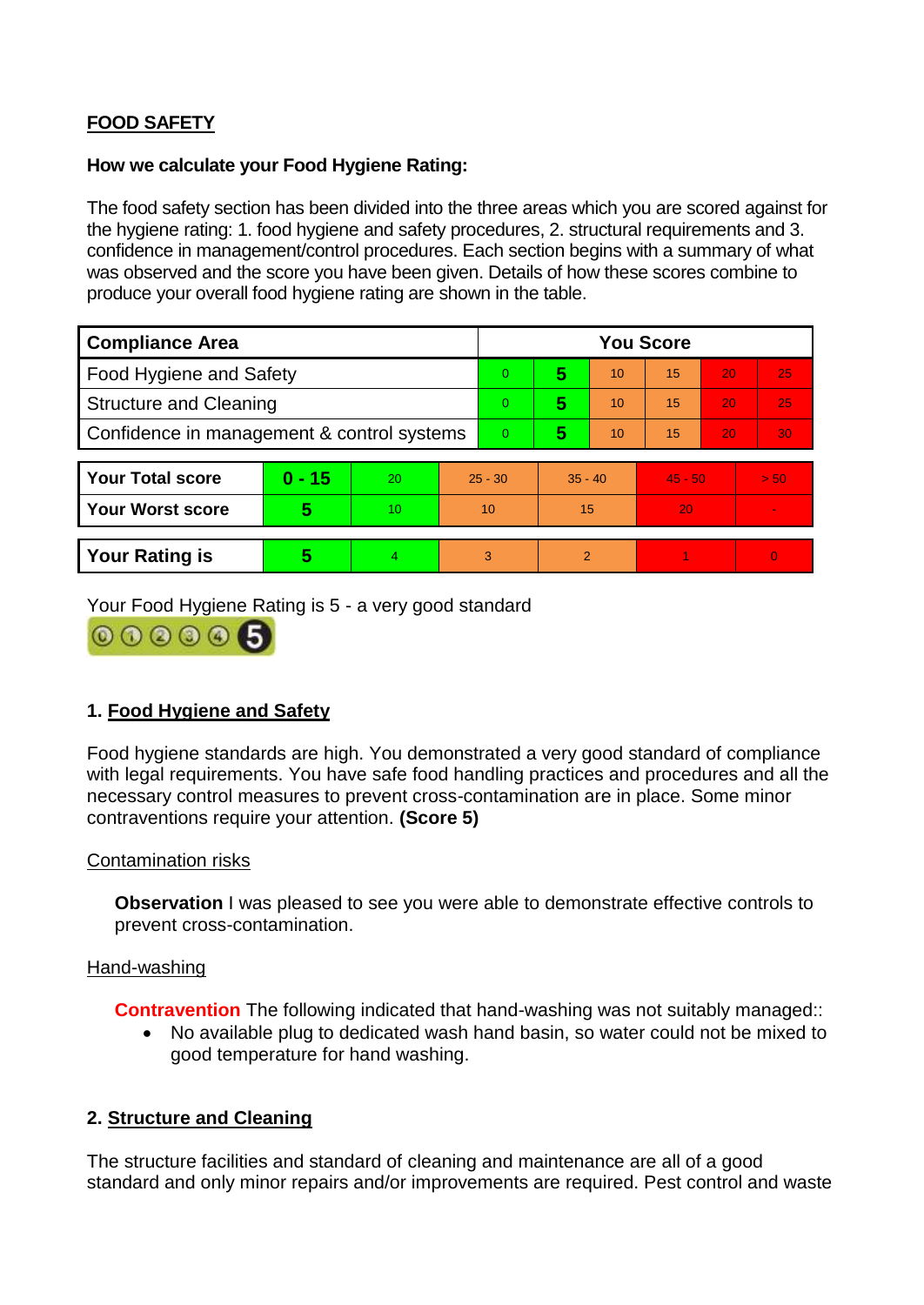disposal provisions are adequate. The minor contraventions require your attention. **(Score 5)**

## Cleaning of Structure

**Contravention** The following items were dirty and require more frequent and thorough cleaning:

- floor/wall junctions
- high level cleaning

## **Maintenance**

**Contravention** The following had not been suitably maintained and must be repaired or replaced:

• worn and / or peeling paint

## Pest Control

**Contravention** Pest proofing is inadequate particularly in the following areas:

• no pest proofing i.e. fly screen was fitted to an open rear door in main kitchen

## **3. Confidence in Management**

A food safety management system is in place and you demonstrate a very good standard of compliance with the law. You have a good track record. There are some minor contraventions which require your attention.Your records are appropriate and generally maintained. Your staff are suitably supervised and trained. You have a good track record. There are some minor contraventions which require your attention. **(Score 5)**

## Type of Food Safety Management System Required

**Observation** Your SFBB/food safety management system was in place and working well. I was confident you had effective control over hazards to food.

**Observation** You were date labelling perishable foods appropriately and could demonstrate effective control over food spoilage organisms.

**Observation** You had colour-coded equipment and effective separation between raw and ready-to-eat food at all stages in your operation.

**Observation** You were monitoring (and recording) the temperatures of your fridges and freezers well as the temperature of cooked/hot-held food and could demonstrate effective systems for controlling bacterial growth and survival.

## Proving Your Arrangements are Working Well

**Contravention** You are not working to the following safe methods in your SFBB pack::

• training records / supplier lists